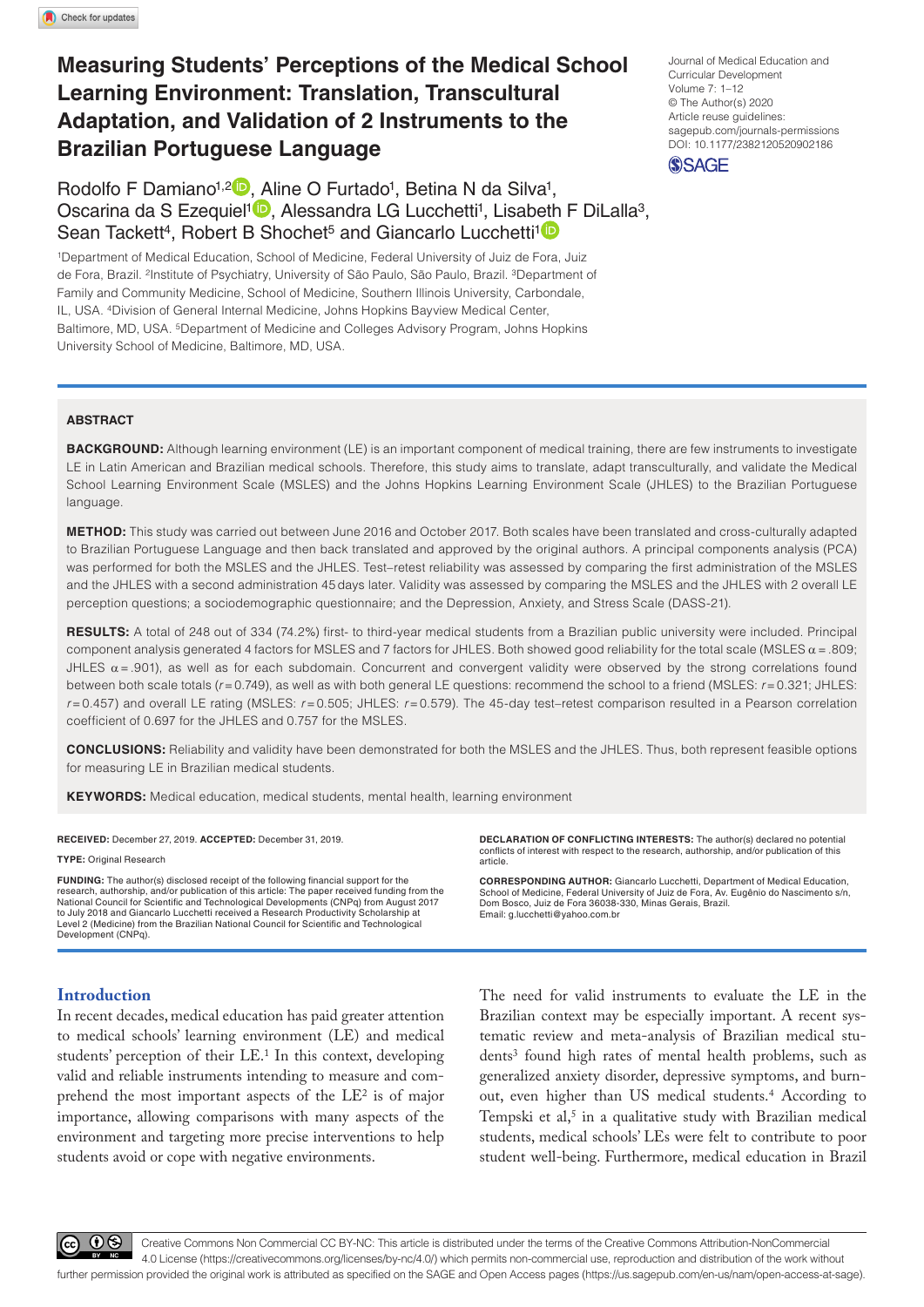is a growing business as compared with its international counterparts and is receiving greater attention from medical education leaders around the world.6 According to recent data, Brazil has 1 of the largest medical education systems in the world,<sup>6</sup> with private medical schools being responsible for more than 50% of student enrollment.7 Accurate measurement of LE quality is necessary to determine how LE quality varies across this large system and how LE factors could enhance student learning or contribute to poor student well-being.

To our knowledge, there is only 1 instrument translated to Brazilian Portuguese language to assess LE, the Dundee Ready Education Environment Measure (DREEM).8,9 It was developed by Roff et al<sup>10</sup> and is the most published measure of LE perceptions,2 being the "gold standard" for measuring LE for many years. However, DREEM has drawn criticism for its 50-item length and concerns that some DREEM items were subject to misinterpretation and low factor loadings.<sup>11</sup> As an example, in the Swedish validation, students failed to understand questions about cheating (broad question not specifying in which situation cheating occurs) and students' accommodation (not appropriate for all institutions and students, as some universities do not provide accommodation for their students).11 Other problems were noted in the Greek validation, in which the items concerning cheating, feedback, and course objectives were misunderstood.12 All these problems using DREEM resulted in a limited score interpretation validity evidence,<sup>2</sup> such that 1 group of authors<sup>2(p1692)</sup> concluded that "researchers have been more likely to consider using DREEM because they knew of it, rather than conducting a literature review to find a different tool."

Thus, scales other than DREEM are needed to measure LE perceptions in the Brazilian and Latin America context and all over the world. Two out of several different tools are noteworthy due to its large use, adequate length, and good psychometric proprieties shown by previous studies,<sup>2</sup> the Medical School Learning Environment Scale (MSLES) and the Johns Hopkins Learning Environment Scale (JHLES), which was more recently developed and its use is growing worldwide.13-15 Hence, the development or the translation to the Brazilian Portuguese language of new instruments that evaluate medical schools' LE is timely and important.

Thus, the objective of this study is to translate, adapt, and determine if interpretation of scores from 2 LE scales ( JHLES and MSLES) have validity. The choice for these 2 instruments rely on the fact that these are possibly better options than DREEM due to their length, and better psychometric proprieties based on previous studies. Furthermore, having other options of scales with different perspectives and variables is important to contribute to a more solid evidence in this specific field. Also, we discuss the benefits and limitations of using either JHLES or MSLES based on several perspectives, such as their psychometric and structural characteristics (presented here and in past studies).

## **Method**

This study was carried out between June 2016 and October 2017. Institutional review board approval was obtained from the Federal University of Juiz de Fora (UFJF) Ethical Committee and students signed a consent term.

## *Participants and criteria for eligibility*

All 334 undergraduate students regularly enrolled in the second (end of first year) through fifth (beginning of third year) semesters of the School of Medicine of the UFJF and present during the classes when scales were administered were invited to participate in this study. Brazilian medical schools have a 6-year curriculum: the first 2years are preclinical years (mostly classroom activities), followed by 2 years of clinical activity (classroom and hospital activities) and the last 2 years are the clerkship (mostly hospital activities). Students who did not agree to participate or who did not fully complete the questionnaires were excluded from the study.

## *Procedures*

From August to September 2017, 2 authors (A.O.F. and B.N.S.) visited all medical students (n = 334) twice at the end of their classes to distribute all questionnaires. Professors agreed to let a researcher use class time to go over the research process, and the study objectives were explained to all students to have their informed consent. Students who voluntarily agreed to participate were given all 5 questionnaires in press for the first round of testing, and they were informed that 45 days later they would have only the JHLES and MSLES retested.

No compensation was provided to students who agreed to participate. The first round of testing lasted approximately 30minutes, and the second round took about 15minutes. To compare both test and retest data, students were asked to fill out the sociodemographic scale with each student's national registration number (CPF, in Portuguese). Students who did not correctly fill out the CPF in either 1 of the applications were excluded from the study.

## *Instruments*

*Sociodemographic data* were collected from all participants including age, course semester, sex, and ethnicity.

*Overall LE perception questions* were developed by Shochet et al<sup>13</sup> and replicated in ensuing research.<sup>14,15</sup> The first question asks students to rank their overall perception of the LE as terrible, poor, fair, good, or exceptional. The second item asks students if they strongly disagree, disagree, are neutral, agree, or strongly agree with the statement "Based on my sense of the learning environment at the School of Medicine, I would recommend it to a close friend as a great school to attend."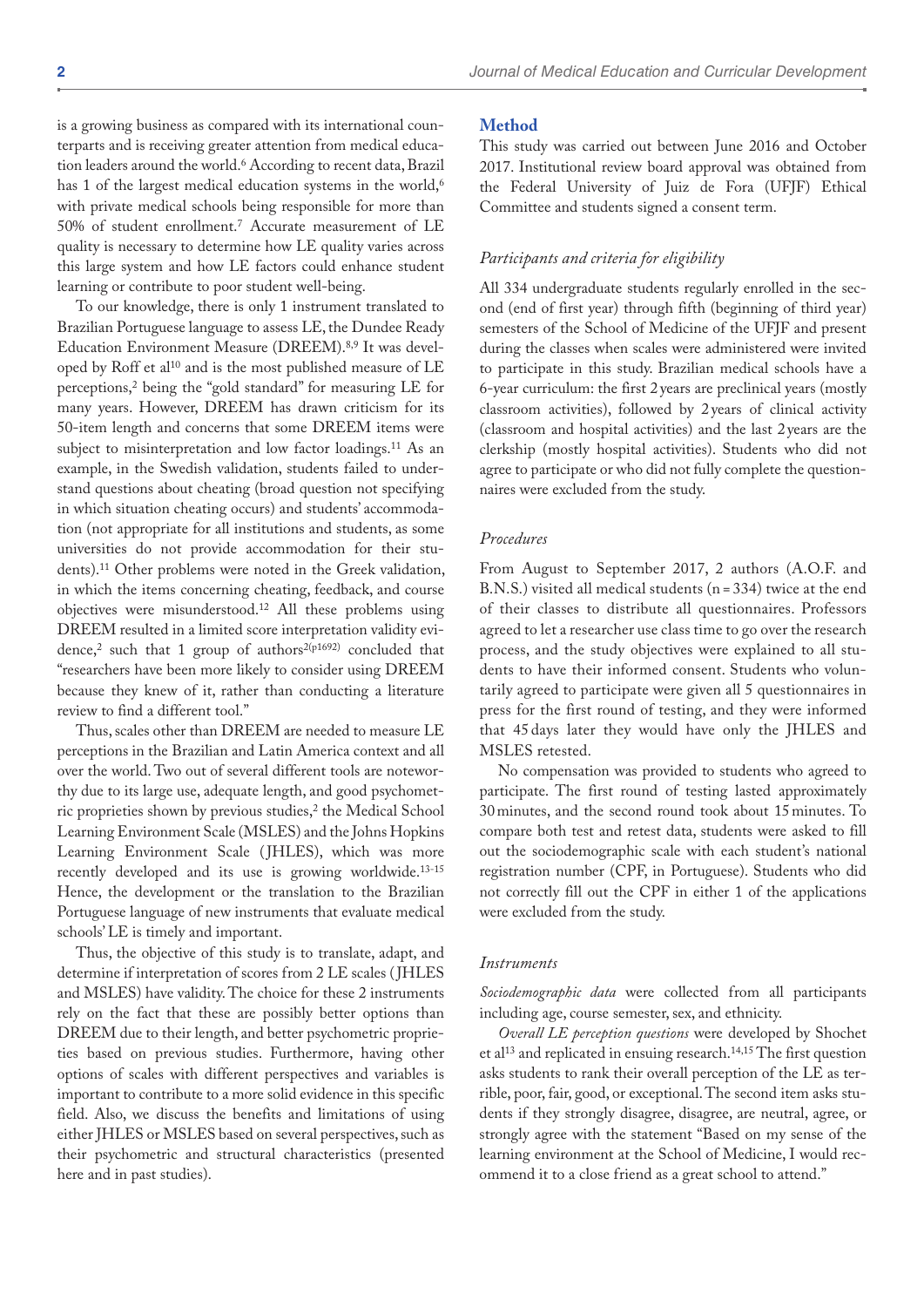The *Depression, Anxiety, and Stress Scale* (DASS), shortened 21-item version (DASS 21), developed by Lovibond and Lovibond,<sup>16</sup> is a 21-question scale intended to differentiate and grade the symptoms of depression, stress, and anxiety.17 Each domain (depression, stress, and anxiety) is made up of 7 questions answered with a 4-point Likert-type scale and has been widely used in different populations, including medical students,18,19 and translated to the Brazilian Portuguese by Vignola and Tucci,20 showing good internal consistency. We chose to measure depression, anxiety, and stress as variables to correlate with LE because many studies have shown a significant and inverse correlation between psychological distress and poor levels of students' perception of their LE.21-23

The *JHLES* is a 28-item instrument that evaluates medical students' perceptions of their LE. Developed by Shochet et al<sup>13</sup> at the Johns Hopkins School of Medicine, the JHLES development followed a systematic review of previous instruments2 and a series of open-ended questions to investigate several events or relationships that medical students might face during their medical training and can affect their LE perception.<sup>24</sup> The most remarkable ones were then cataloged and compared with previous scales. A factor analysis resulted in a 28-item scale composed of 7 domains: community of peers, faculty relationships, academic climate, meaningful engagement, mentoring, inclusion and safety, and physical space. Each item has 5-point response options, with high scores indicating a better perception of the LE, so the JHLES total score can range from 28 to 140. The JHLES has been translated, adapted, assessed its psychometric properties, and used in several countries, including Taiwan,<sup>14</sup> India,<sup>25</sup> China, Israel, and Malaysia.<sup>15,26</sup>

*Medical School Learning Environment Scale–Short Version (MSLES)* is a 17-item scale adapted by Rosenbaum et al.<sup>27</sup> The original 55-item version was developed by Marshall<sup>28</sup> and was based on the pre-existing Learning Environment Questionnaire (LEQ).29 The LEQ was comprised of 50 items and was made up of 7 domains: breadth of interest, student interaction, organization (goal direction), flexibility (authoritarianism), meaningful learning experience, emotional climate, and nurturance. Due to the length of the original scale, other authors have modified it into a shorter format.<sup>27,30</sup> Rosenbaum et al<sup>27</sup> condensed the original MSLES in a 16-item scale and further added a vertical integration question, resulting in a 17-item scale with 5-point Likert-type responses (ranging from "never" to "very often"), comprised of 6 different domains: breadth of interest, student–student interactions, supportiveness, meaningful learning experiences, organization, and vertical integration. The original 55-item version has shown good psychometric features, $31$  as does the 17-item version. $27$ 

## *Validity analyses*

The validity was separated into 4 phases presented below: (1) the translation validity, (2) the factor analysis, (3) concurrent validity, and (4) the criterion-related validity.

## **(a) Translation validity and Transcultural Adaptation**

In June through September 2016, we carried out a translation and cross-cultural adaptation of both scales, simultaneously. There is no general consensus concerning cross-cultural adaptation; therefore, the translation and adaptation processes that we used were adapted from previous studies and guidelines and are described below.32-34

First, approval was obtained from the original authors to translate both scales. Next, 3 authors (R.F.D., O.S.E., and G.L.), all native Portuguese speakers and fluent in the English language, independently translated both scales from the original English to the Brazilian Portuguese, after which a meeting was held to compare the versions; assess the initial conceptual, semantic, and content equivalence; and achieve consensus on translated scale items for each instrument.

Some slight changes were necessary to make each scale appropriate for the Brazilian culture. As an example, in the original JHLES, question 12 states: "The faculty advisors . . ."; as advisory is not a widespread practice in Brazilian universities, we decided to modify this question to become, "Professors and Directors . . ." Other changes were minor such as JHLES questions 22 and 23, where "mentor" was translated into "research mentor" (question 22) and "professor" (question 23).

After the translation to the Brazilian Portuguese language, both scales were sent to 2 native English speakers to perform back-translations independently, resulting in a total of 4 backtranslation instruments (2 for MSLES and 2 for JHLES). Then, the 2 back-translations were sent to each scales' original authors to create back-translation final versions. The English back-translation final versions were then translated into Portuguese by authors (R.F.D., O.S.E., and G.L.) and both scales were given in a discussion group to 12 Brazilian medical students for pilot testing and response process validity. Minor suggestions in punctuation and scale layout made by students were corrected by the Brazilian authors.

To reconcile the data with previous research<sup>13,15</sup> and to create a comparison question for concurrent validity purposes, we also carried out the same adaptation process described above for the 2 overall LE perception questions, which resulted in no major changes.

#### **(b) Factor Analysis**

Factor analysis was carried out using SPSS version 21, IBM for Microsoft Windows. Principal component analyses (PCAs) for each scale were performed using Varimax rotation with Kaiser normalization. Eigenvalues greater than 1.0 and Scree plots were used to evaluate the component factors, and factor loadings of 0.40 or greater were considered satisfactory. This was used to identify the factor structure of the instruments.

#### **(c) Concurrent Validity**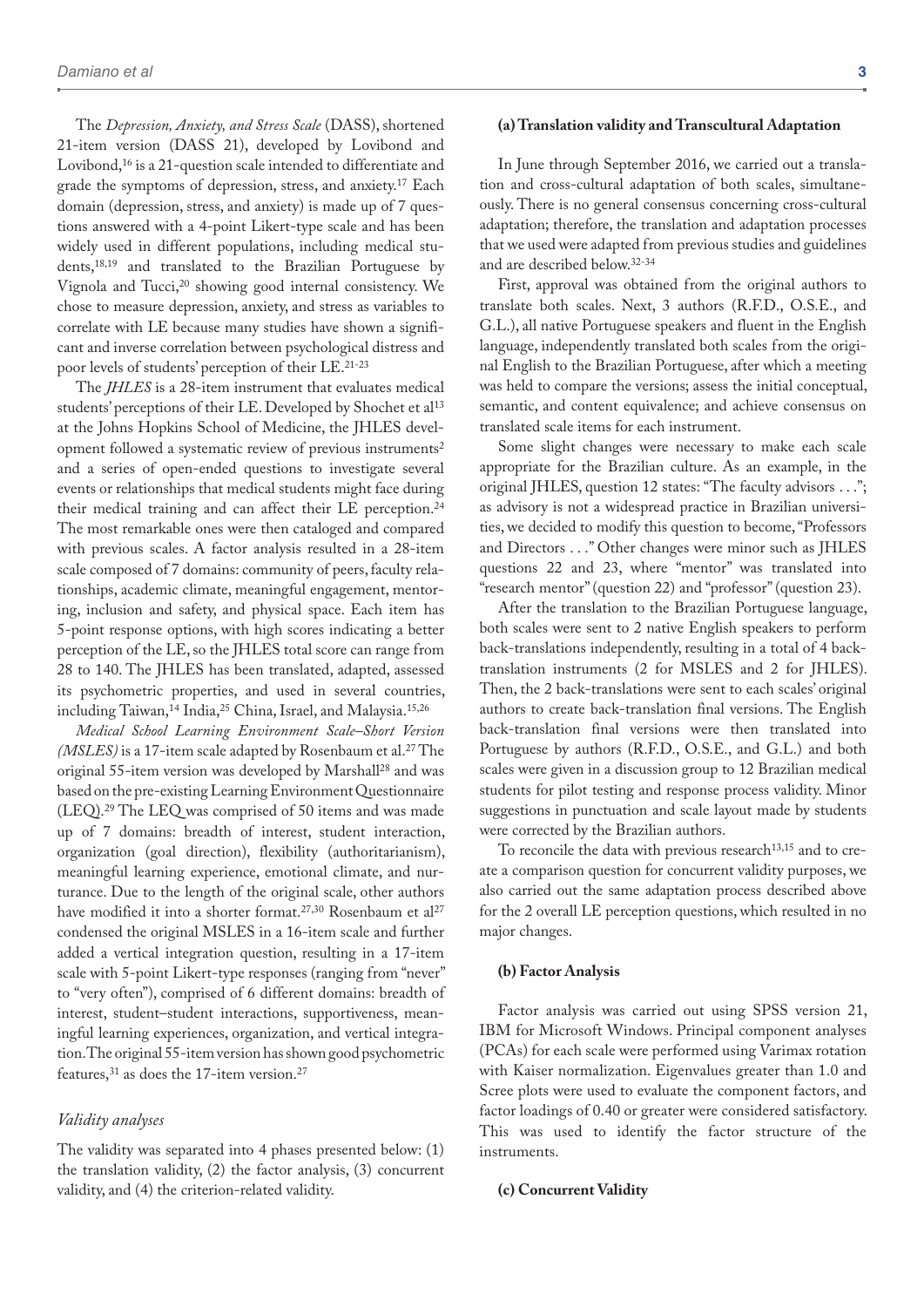Concurrent validity refers to the degree to which a construct correlates with other measures of the same construct that are measured at about the same time. In our study, concurrent validity was assessed correlating the JHLES and the MSLES using Pearson correlation coefficients.

## **(d) Criterion-Related Validity**

Descriptive statistics were reported for the sociodemographic features, LE and DASS21 scales, and the 2 general LE questions. Convergent validity<sup>35</sup> was assessed by calculating Pearson correlation coefficients for JHLES and MSLES totals to the 2 overall LE perception questions and to the DASS 21 scales.16 Validity was also assessed through contrasted groups by comparing the differences among the means of JHLES and MSLES scores between sex, ethnicity, semester of graduation, overall perception of LE, and school endorsement using independent *t*-tests or ANOVAs for independent measures.

Finally, as there were slight changes between the original JHLES and the revised Brazilian factorial JHLES in the PCA, we decided to explore this scale further, aiming to verify if the use of the original version of the scale would be appropriate to the Brazilian context as well. For that matter, we carried out several analyses using both factorial analyses of the instrument. These analyses were the correlation of the Brazilian and Original American JHLES with sex, ethnicity, semester of graduation, overall perception of the LE, school endorsement, and DASS. The same approach was not possible for the MSLES as the PCA resulted in different dimensions and, therefore, the use of the American version in this context would not be appropriate.

## *Reliability*

Reliability was assessed in the following way. First, we assessed the internal consistency<sup>36</sup> of the instrument using Cronbach alpha coefficient (95% confidence interval), which varies from 0 to 1. An instrument is considered to have good reliability if Cronbach alpha is greater than 0.7.37 Then, stability was tested using a test–retest reliability (45days period) through Pearson correlation and intraclass correlation coefficients (ICCs). Although there is no gold standard period for the test–retest reliability, we decided to use this period to verify if the stability was still high after a medium-term period, which supports even further this stability. Our data collection happened predominantly in the middle of the semester and this is a period with a low quantity of examinations and the LE has a low likelihood of changing in this period.

All analyses were carried out using SPSS 21 (SPSS Inc.).

## **Results**

From a sample of 334 undergraduate students, 248 students (74.2%) completed the questionnaire and 65 students (19.5%) filled out the retest questionnaires. Table 1 summarizes the main findings concerning sample description and general LE questions.

## *Medical School Learning Environment Scale*

*Principal component analysis.* The data were appropriate for the PCA procedure, demonstrating a Kaiser–Meyer of 0.818 and Bartlett index of 922.359 (*P*<.001). Comparing MSLES structure after carrying out factor analysis on the Brazilian MSLES, we found substantial differences between it and the original version.27 Although the original MSLES had 7 domains, the PCA of the Brazilian MSLES resulted in only 4 factor scales, which we named (Table 2): (1) Students, (2) Exams, (3) External Problems, and (4) School. These 4 dimensions accounted for 51.64% of variance, with each domain accounting for (1) 15.32%, (2) 12.93%, (3) 12.82%, and (4) 10.56%. Items 14, 10, and 15 were factorially complex (loaded highly on more than 1 factor). The complete rotated component matrix is presented in Table 2.

*Internal consistency.* Cronbach coefficient was 0.809 for the total scale and was 0.781 for the subscale Students, 0.688 for Exams, 0.560 for External Problems, and 0.625 for School (Table 2).

*Test–retest.* The 45-day test–retest comparison resulted in a Pearson correlation coefficient of 0.757 (*P*<.001) and a "single measures" ICC of 0.757 (*P*<.001).

*Concurrent validity.* The MSLES Global Score showed a significant (*P*<.05) and positive correlation with JHLES Total Score (*r*=0.749).

*Convergent validity.* The MSLES Global Score showed a significant  $(P < .05)$  and positive correlation with LE school endorsement  $(r=0.321)$ , and with Overall LE Perception (*r* = 0.505). Moreover, global MSLES showed a significant negative correlation with all DASS 21 domains: Depression (*r* = –0.256), Anxiety (*r* = –0.304), and Stress (*r* = –0.222). Finally, contributing to convergent validity, a significant (*P* < .05) difference was found between MSLES global score and students' overall perception of their LE, with greater MSLES scores meaning a greater LE overall perception, such as exceptional (mean = 55.31; SD = 5.59), good (mean = 49.59;  $SD = 6.44$ ), fair (mean =  $45.62$ ;  $SD = 6.17$ ), and poor/terrible  $(mean = 37.81; SD = 6.98)$ . Also, MSLES means were also higher ( $P < .05$ ) for those who recommended their school  $(mean = 49.96, SD = 6.96)$  in comparison with those who did not (mean = 41.50; SD = 3.53).

## *Johns Hopkins Learning Environment Scale ( JHLES)*

*Principal components analysis.* Table 3 summarizes the factor analysis for the JHLES. A Kaiser–Meyer of 0.887 and Barlett index of 2694.631 (*P*<.001) suggest that this data set is appropriate for carrying out the PCA procedure. Similar to the American factor analysis,13 our PCA analysis yielded 7 domains: (1) Faculty Relationships (2) Community of Peers, (3) Academic Climate, (4) Meaningful Engagement, (5) Physical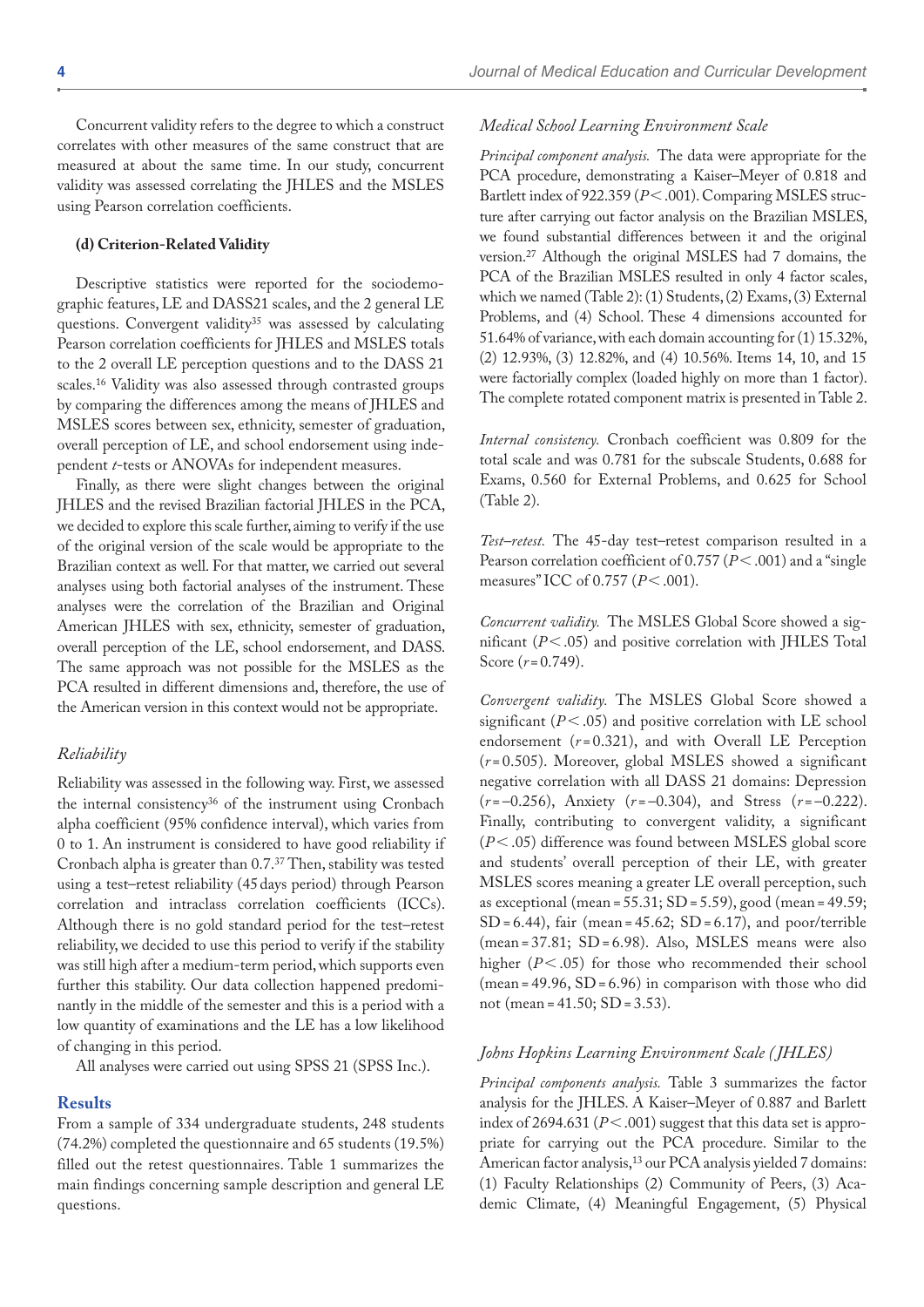**Table 1.** Sample characteristics and overall learning environment perception questions.

|                                 | <b>POPULATION</b> |        | <b>OVERALL JHLES SCORE</b> |           | <b>OVERALL MSLES</b><br><b>SCORE</b> |           |
|---------------------------------|-------------------|--------|----------------------------|-----------|--------------------------------------|-----------|
|                                 | ${\sf N}$         | $\%$   | <b>MEAN</b>                | <b>SD</b> | <b>MEAN</b>                          | <b>SD</b> |
| Whole sample                    | 248               | 100.0% | 90.70                      | 13.49     | 49.37                                | 7.30      |
| Sex                             |                   |        |                            |           |                                      |           |
| Male                            | 119               | 48.0%  | 91.71                      | 13.08     | 49.56                                | 7.20      |
| Female                          | 129               | 52.0%  | 89.75                      | 13.85     | 49.20                                | 7.41      |
| Ethnicity                       |                   |        |                            |           |                                      |           |
| White                           | 170               | 68.5%  | 91.64                      | 13.41     | 49.66                                | 7.28      |
| Non-White                       | 78                | 31.5%  | 88.28                      | 13.46     | 48.56                                | 7.45      |
| Semester of graduation*         |                   |        |                            |           |                                      |           |
| Second                          | 76                | 30.6%  | 98.06                      | 1.31      | 54.08                                | 6.22      |
| Third                           | 60                | 24.2%  | 86.93                      | 1.68      | 48.76                                | 6.98      |
| Fourth                          | 77                | 31.0%  | 87.69                      | 1.52      | 47.09                                | 7.24      |
| Fifth                           | 35                | 14.2%  | 87.85                      | 2.24      | 45.59                                | 4.76      |
| Overall perception of the LE**  |                   |        |                            |           |                                      |           |
| Exceptional                     | 40                | 16.1%  | 103.72                     | 8.00      | 55.31                                | 5.59      |
| Good                            | 159               | 64.1%  | 91.00                      | 11.63     | 49.59                                | 6.44      |
| Fair                            | 37                | 14.9%  | 82.18                      | 11.30     | 45.62                                | 6.17      |
| Poor/terrible                   | 12                | 4.9%   | 68.66                      | 9.40      | 37.81                                | 6.98      |
| School endorsement***           |                   |        |                            |           |                                      |           |
| Would recommend this school     | 230               | 92.7%  | 91.91                      | 12.83     | 49.96                                | 6.96      |
| Neutral                         | 15                | 6.0%   | 76.86                      | 12.21     | 41.73                                | 7.86      |
| Would not recommend this school | 3                 | 1.3%   | 68.66                      | 14.43     | 41.50                                | 3.53      |
|                                 | Mean              | SD     |                            |           |                                      |           |
| Age                             | 20.07             | 1.97   |                            |           |                                      |           |

Abbreviations: JHLES, Johns Hopkins Learning Environment Scale; LE, learning environment; MSLES, Medical School Learning Environment Scale.

\*Significant differences between second versus third (*P*⩽.001), second versus fourth (*P*⩽.001), and second versus fifth (*P*<.001) for both JHLES and MSLES. \*\*Significant differences: poor terrible versus fair (*P*=.002) for JHLES and MSLES, fair versus good (*P*=.004) for the MSLES and all other combinations of options for both JHLES and MSLES (*P*<.001). \*\*\*Significant differences: would recommend versus neutral (*P*<.001) and versus not recommend (*P*=.006) in the JHLES and between would recommend versus not recommend in the MSLES (*P*<.001).

Space, (6) Inclusion and Safety, and (7) Mentoring. All 7 dimensions accounted for 61.36% of variance, with each domain accounting for 13.17%, 11.76%, 10.02%, 9.00%, 6.38%, 6.29%, and 4.71% of the variance, respectively. Items 6, 15, and 19 were factorially complex (loaded highly on more than 1 factor).

*Internal consistency.* According to the cutoff previously mentioned, the Cronbach alpha was above 0.70 for the total scale (0.901), and for most subscales, as follows: (1) Faculty Relationships (0.838), (2) Community of Peers (0.832), (3) Academic Climate (0.795), (4) Meaningful Engagement (0.724), (5) Physical Space (0.735), with exception of the subscales (6) Inclusion and Safety (0.515), and (7) Mentoring (0.370) (see Table 3).

*Test–retest.* The 45-day test–retest comparison resulted in a Pearson correlation coefficient of 0.697 (*P*<.001) and a "single measures" ICC of 0.697 (*P*<.001).

*Concurrent Validity.* The MSLES Global Score showed a significant (*P*<.05) and positive correlation with JHLES Total Score  $(r=0.749)$ .

*Convergent validity.* The JHLES also showed convergent validity (see Table 4). A positive and significant (lowest  $P < .01$ ) correlation was found with LE perception (*r*=0.579) and school recommendation (*r*=0.457). Moreover, JHLES means were higher (*P*<.05) for those who endorsed their school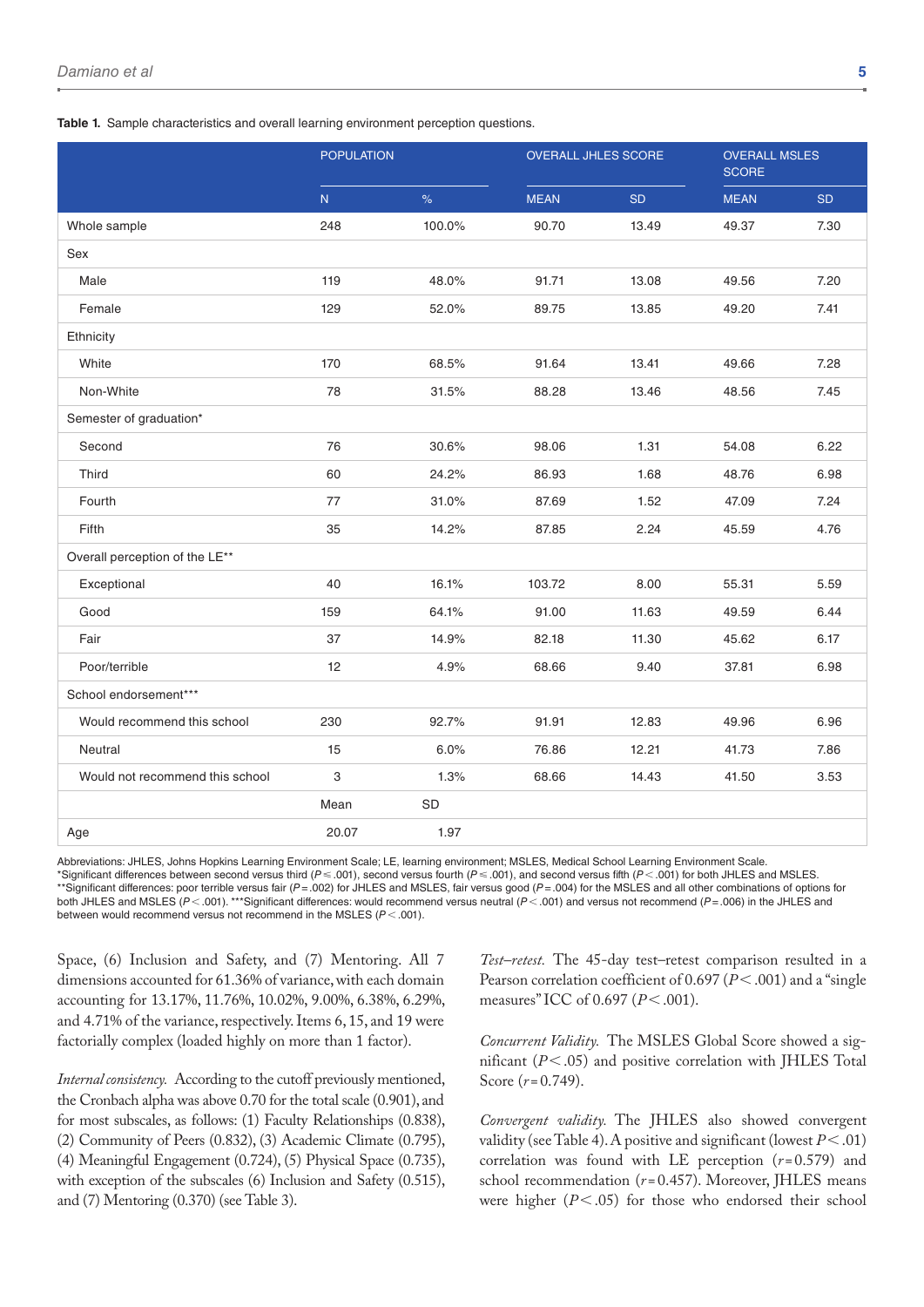|                                                                                                         | <b>COMPONENT</b> |                                |                                         |                                 |
|---------------------------------------------------------------------------------------------------------|------------------|--------------------------------|-----------------------------------------|---------------------------------|
|                                                                                                         | <b>STUDENTS</b>  | $\overline{2}$<br><b>EXAMS</b> | 3<br><b>EXTERNAL</b><br><b>PROBLEMS</b> | $\overline{4}$<br><b>SCHOOL</b> |
| MSLES5 Students spend time assisting each other                                                         | .745             |                                |                                         |                                 |
| MSLES4 Students in the school get to know each other well                                               | .725             |                                |                                         |                                 |
| MSLES2 Upper-level students provide informal guidance to lower level students                           | .684             |                                |                                         |                                 |
| MSLES3 Students gather together for informal activities                                                 | .662             |                                |                                         |                                 |
| MSLES14 Students in the school are distant from each other                                              | $-.577$          |                                | .540                                    |                                 |
| MSLES12 Courses emphasize the interdependence of facts, concepts, and principles                        |                  | .780                           |                                         |                                 |
| MSLES13 Exams provide a fair measure of student achievement                                             |                  | .724                           |                                         |                                 |
| MSLES11 Exams emphasize understanding of concepts                                                       |                  | .673                           |                                         |                                 |
| MSLES10 The relationship between basic science and clinical material is unclear                         |                  | $-.560$                        | .407                                    |                                 |
| MSLES17 Students are reluctant to share with each other problems they are having                        |                  |                                | .753                                    |                                 |
| MSLES8 Students have difficulty finding time for family and friends                                     |                  |                                | .516                                    |                                 |
| MSLES9 Competition for grades is intense                                                                |                  |                                | .502                                    |                                 |
| MSLES6 Students hesitate to express their opinions and ideas to faculty                                 |                  |                                | .486                                    |                                 |
| MSLES16 Faculty, administrators, and staff give personal help to students having<br>academic difficulty |                  |                                |                                         | .759                            |
| MSLES7 Students' complaints are responded to with meaningful action                                     |                  |                                |                                         | .624                            |
| MSLES1 The environment of the school allows for interests outside of medicine                           |                  |                                |                                         | .527                            |
| MSLES15 Faculty are reserved and distant with students                                                  |                  |                                | .498                                    | $-.504$                         |
| Cronbach alphas-Global=0.809                                                                            | 0.781            | 0.688                          | 0.560                                   | 0.625                           |

|  |  |  | Table 2. Principal components analysis of the Medical School Learning Environment Scale (MSLES). |  |
|--|--|--|--------------------------------------------------------------------------------------------------|--|
|--|--|--|--------------------------------------------------------------------------------------------------|--|

Abbreviation: MSLES, Medical School Learning Environment Scale.

(mean=91.91, SD=12.83) in contrast to those who did not  $(mean=68.66; SD=14.43)$  and those who were neutral (mean=76.86; SD= 12.21). Also, a significant (*P*<.05) difference was found between the JHLES global score and all options of their overall perception of their LE: exceptional (mean= 103.72; SD=8.0), good (mean= 91.0; SD=11.63), fair  $(mean = 82.18; SD = 11.30)$ , and poor/terrible  $(mean = 68.66;$ SD=9.40). Finally, negative and significant (*P*<.01) correlations were found for all 3 DASS subdomains: Depression (*r*=–0.241), Anxiety (*r* =–0.277), and Stress (*r*=–0.181).

# *Johns Hopkins Learning Environment Scale comparison: original versus Brazilian revised factor analyses*

The comparisons between the original<sup>13</sup> and the revised Brazilian factorial JHLES are presented in [Supplementary](https://journals.sagepub.com/doi/suppl/10.1177/2382120520902186) [Material 1 to 6](https://journals.sagepub.com/doi/suppl/10.1177/2382120520902186). First, similar to the original analysis, all 28 items loaded significantly on the final factor and were included in the Brazilian Portuguese Version. However, we found small

changes on some of the subdomain components (see [Supplementary Material 1](https://journals.sagepub.com/doi/suppl/10.1177/2382120520902186)). Factors 3 (Academic Climate), 5 (Physical Space), 6 (Inclusion and Safety), and 7 (Mentoring) maintained the same structure as the original version. However, subscale Community of Peers lost question 6 ("I've encountered an abundance of positive, inspiring role models among fellow students in my medical school"). The subscale Meaningful Engagement acquired this question and also question 10 ("I've encountered an abundance of positive, inspiring faculty role models at my medical school"), and subscale Faculty Relationships gained questions 19 ("My medical school is flexible and responsive to my needs as a student") and 20 ("I feel that I have a say in decision making about courses and curricular changes") from Meaningful Engagement. Despite these changes, all subdomains of the Brazilian JHLES and the original versions had similar Cronbach alpha coefficients [\(Supplementary Material 2](https://journals.sagepub.com/doi/suppl/10.1177/2382120520902186)). [Supplementary Materials 3 to 6](https://journals.sagepub.com/doi/suppl/10.1177/2382120520902186) show comparisons among both original and factor revised JHLES and its correlations with each JHLES subdomain, MSLES, DASS, School Recommendation, LE Overall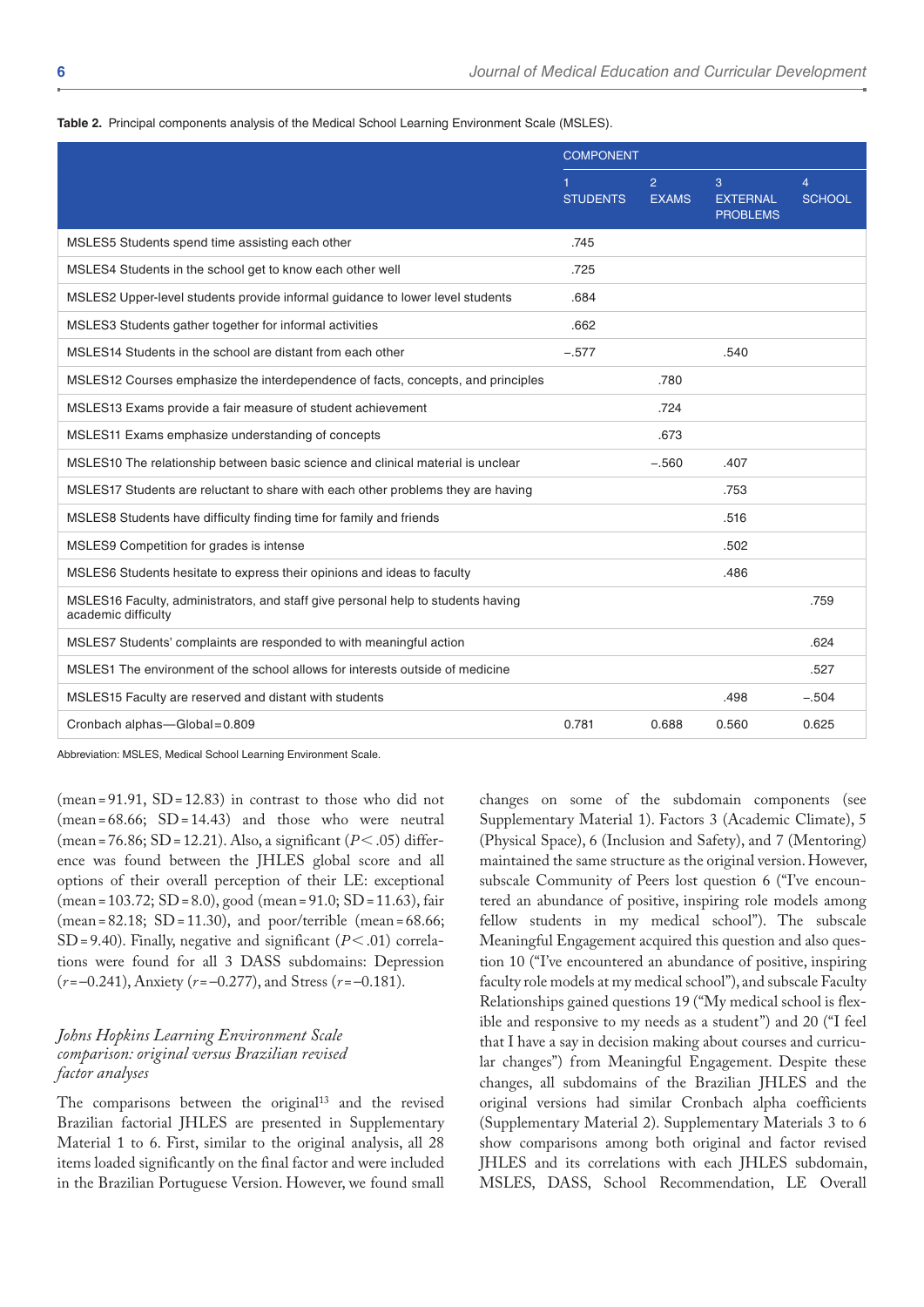|                                                                                                                     | COMPONENT                              |                                                         |                          |                                      |                               |                                           |                  |
|---------------------------------------------------------------------------------------------------------------------|----------------------------------------|---------------------------------------------------------|--------------------------|--------------------------------------|-------------------------------|-------------------------------------------|------------------|
|                                                                                                                     | <b>RELATIONSHIPS</b><br><b>FACULTY</b> | <b>COMMUNITY</b><br>OF PEERS<br>$\overline{\mathsf{N}}$ | ACADEMIC<br>CLIMATE<br>S | ENGAGEMENT<br><b>MEANINGFUL</b><br>4 | <b>PHYSICAL</b><br>SPACE<br>5 | AND SAFETY<br><b>INCLUSION</b><br>$\circ$ | <b>MENTORING</b> |
| JHLES8 I feel that my medical school faculty members have taken<br>the time to get to know me.                      | .746                                   |                                                         |                          |                                      |                               |                                           |                  |
| JHLES9 I feel that my medical school faculty I encounter genuinely<br>care about my well-being.                     | 715                                    |                                                         |                          |                                      |                               |                                           |                  |
| JHLES12 The faculty advisors in the Colleges Advisory Program<br>are readily accessible and interested in students. | .689                                   |                                                         |                          |                                      |                               |                                           |                  |
| JHLES11 There are faculty members that I feel comfortable<br>confiding in when important concerns come up.          | 588                                    |                                                         |                          |                                      |                               |                                           |                  |
| $\omega$<br>JHLES19 My medical school is flexible and responsive to my need<br>as a student.                        | 553                                    |                                                         | 511                      |                                      |                               |                                           |                  |
| JHLES7 I feel that my medical school faculty I encounter are<br>supportive of my professional goals.                | 545                                    |                                                         |                          |                                      |                               |                                           |                  |
| JHLES20 I feel that I have a say in decision making about courses<br>and curricular changes.                        | 537                                    |                                                         |                          |                                      |                               |                                           |                  |
| JHLES1 How connected do you feel to other students?                                                                 |                                        | 833                                                     |                          |                                      |                               |                                           |                  |
| JHLES5 To what extent have you felt a sense of belonging during<br>your time as a student in your school?           |                                        | .764                                                    |                          |                                      |                               |                                           |                  |
| JHLES2 How supported do you feel in your personal and<br>professional pursuits by other students?                   |                                        | 743                                                     |                          |                                      |                               |                                           |                  |
| JHLES3 It has been easy to make friends in my medical school.                                                       |                                        | 723                                                     |                          |                                      |                               |                                           |                  |
| JHLES4 I feel a sense of community in my medical school.                                                            |                                        | 631                                                     |                          |                                      |                               |                                           |                  |
| JHLES17 The workload during medical school is manageable.                                                           |                                        |                                                         | 753                      |                                      |                               |                                           |                  |
| JHLES14 I feel that course exams and assessments test my<br>knowledge and abilities fairly.                         |                                        |                                                         | 705                      |                                      |                               |                                           |                  |
| JHLES13 Our medical school's curriculum allows me to use my<br>preferred learning style.                            |                                        |                                                         | 621                      |                                      |                               |                                           |                  |

Table 3. Principal components analysis of the JHLES. **Table 3.** Principal components analysis of the JHLES.

(Continued)  *(Continued)*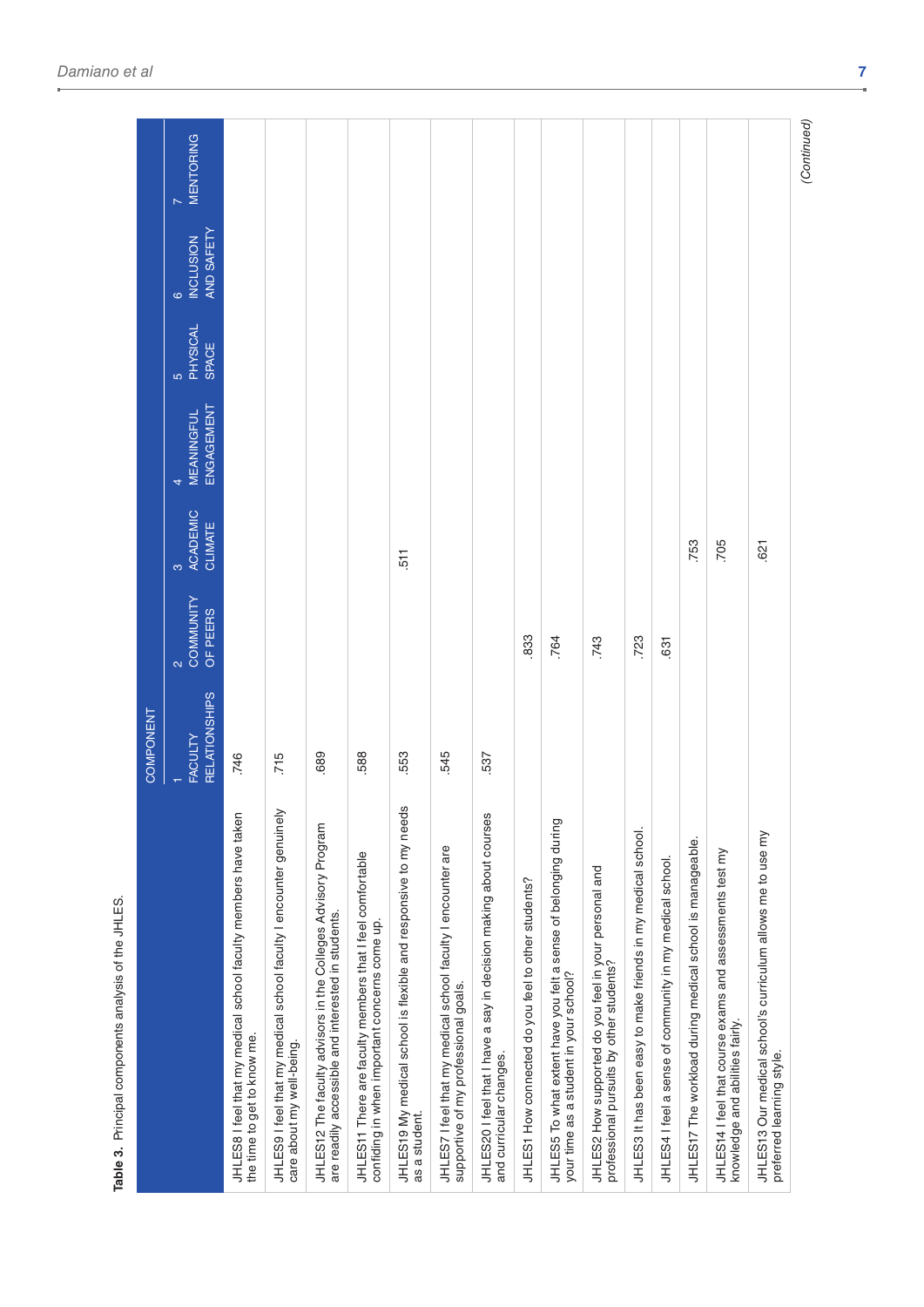| Table 3. (Continued)                                                                                                      |                                 |                                                  |                                  |                                      |                        |                                           |                  |
|---------------------------------------------------------------------------------------------------------------------------|---------------------------------|--------------------------------------------------|----------------------------------|--------------------------------------|------------------------|-------------------------------------------|------------------|
|                                                                                                                           | COMPONENT                       |                                                  |                                  |                                      |                        |                                           |                  |
|                                                                                                                           | <b>RELATIONSHIPS</b><br>FACULTY | COMMUNITY<br>OF PEERS<br>$\overline{\mathsf{c}}$ | <b>ACADEMIC</b><br>CLIMATE<br>ဇာ | ENGAGEMENT<br><b>MEANINGFUL</b><br>4 | PHYSICAL<br>SPACE<br>Ю | AND SAFETY<br><b>INCLUSION</b><br>$\circ$ | <b>MENTORING</b> |
| JHLES16 To what extent do you trust that the institution has fulfilled<br>your needs as a medical student?                |                                 |                                                  | 515                              |                                      |                        |                                           |                  |
| JHLES15 I understand the goals and objectives of my medical<br>school curriculum.                                         |                                 |                                                  | 485                              | 456                                  |                        |                                           |                  |
| JHLES21 My medical school encourages scholarship and<br>innovation.                                                       |                                 |                                                  |                                  | 709                                  |                        |                                           |                  |
| JHLES10 I've encountered an abundance of positive, inspiring<br>faculty role models at my medical school.                 |                                 |                                                  |                                  | .665                                 |                        |                                           |                  |
| JHLES18 My medical school engages students as meaningful<br>participants.                                                 |                                 |                                                  |                                  | 525                                  |                        |                                           |                  |
| JHLES6 I've encountered an abundance of positive, inspiring role<br>models among fellow students in my medical school.    |                                 | 412                                              |                                  | .503                                 |                        |                                           |                  |
| JHLES27 The preclinical building has a significant effect on my<br>perception of the learning environment.                |                                 |                                                  |                                  |                                      | 810                    |                                           |                  |
| contributes positively to my sense of the learning environment.<br>JHLES28 The work spaces where clinical teaching occurs |                                 |                                                  |                                  |                                      | 800                    |                                           |                  |
| JHLES25 I sense there is discrimination based on gender, race,<br>ethnicity, or sexual identity at my medical school      |                                 |                                                  |                                  |                                      |                        | $-757$                                    |                  |
| JHLES26 I feel concerned at times for my personal safety at my<br>medical school.                                         |                                 |                                                  |                                  |                                      |                        | $-0.678$                                  |                  |
| JHLES24 I am concerned that students are mistreated in my<br>medical school.                                              |                                 |                                                  |                                  |                                      |                        | $-0.524$                                  |                  |
| JHLES22 I've found a mentor in a research field that interests me.                                                        |                                 |                                                  |                                  |                                      |                        |                                           | 746              |
| JHLES23 I've found a mentor in a clinical specialty or discipline that<br>I am passionate about.                          |                                 |                                                  |                                  |                                      |                        |                                           | 653              |
| Cronbach alphas-Global=0.901                                                                                              | 0.838                           | 0.832                                            | 0.795                            | 0.724                                | 0.735                  | 0.515                                     | 0.370            |
| Abbreviation: JHLES, Johns Hopkins Learning Environment Scale.                                                            |                                 |                                                  |                                  |                                      |                        |                                           |                  |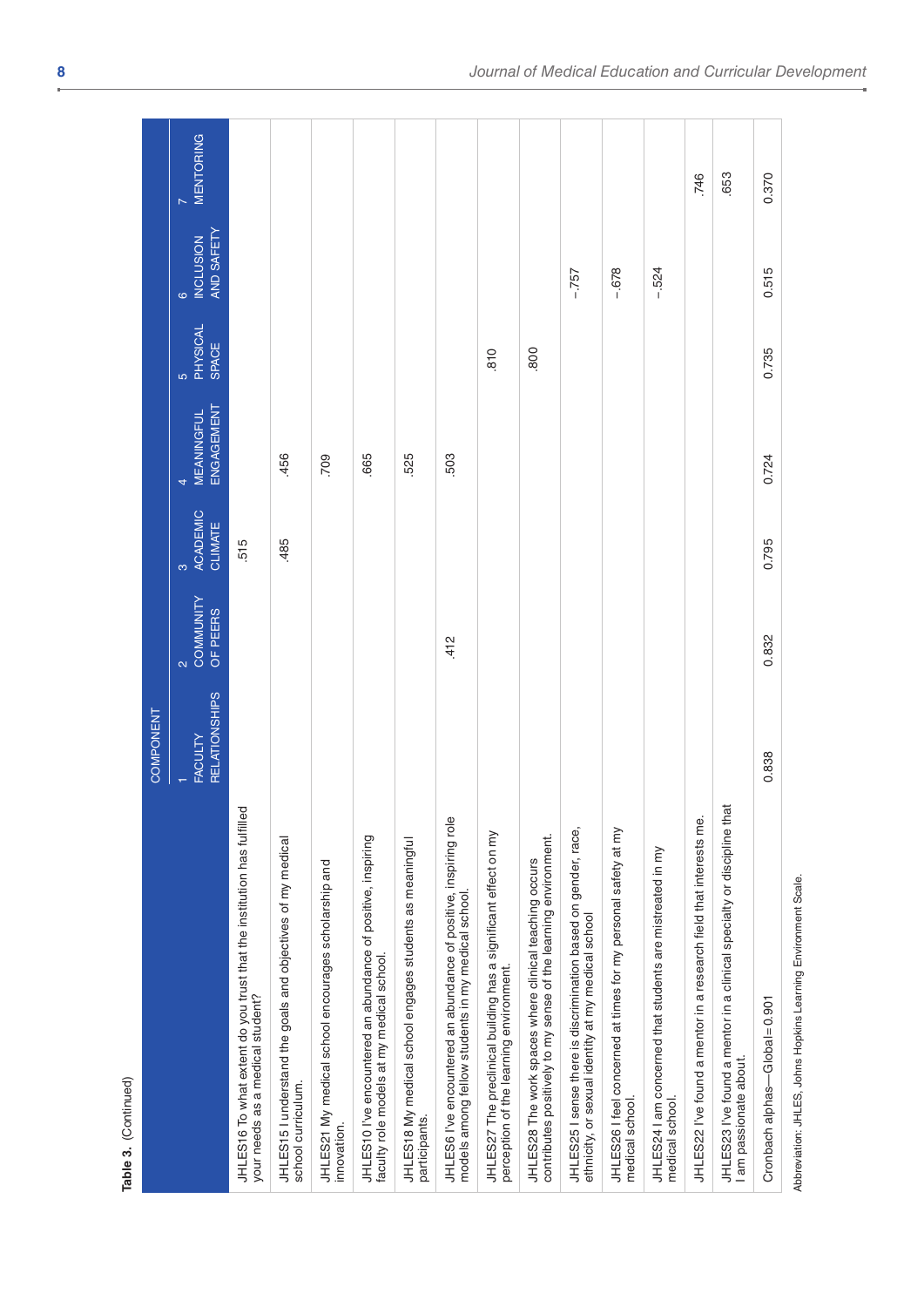**Table 4.** Correlations between JHLES/MSLES and DASS 21, LE perception, and school recommendation.

|                                | <b>JHLES</b><br><b>GLOBAL</b><br><b>SCORE</b> | <b>MSLES</b><br><b>GLOBAL</b><br><b>SCORE</b> |
|--------------------------------|-----------------------------------------------|-----------------------------------------------|
| <b>JHLES Global Score</b>      | 1.00                                          | $0.749**$                                     |
| <b>JHLES Faculty</b>           | $0.861**$                                     | $0.665**$                                     |
| JHLES Community                | $0.656**$                                     | $0.459**$                                     |
| <b>JHLES Academic</b>          | $0.784**$                                     | $0.639**$                                     |
| <b>JHLES Meaningful</b>        | $0.790**$                                     | $0.580**$                                     |
| <b>JHLES Physical</b>          | $0.519**$                                     | $0.396**$                                     |
| JHLES Safety (Reverse coded)   | $0.526**$                                     | $0.372**$                                     |
| <b>JHLES Mentoring</b>         | $0.390**$                                     | $0.163*$                                      |
| <b>MSLES Global Score</b>      | $0.749**$                                     | 1.00                                          |
| <b>MSLES Students</b>          | $0.510**$                                     | $0.711**$                                     |
| <b>MSLES Exams</b>             | $0.576**$                                     | $0.705**$                                     |
| <b>MSLES External Problems</b> | $0.439**$                                     | $0.688**$                                     |
| <b>MSLES School</b>            | $0.665**$                                     | $0.755**$                                     |
| <b>LE Perception</b>           | $0.579**$                                     | $0.505**$                                     |
| School Recommendation          | $0.457**$                                     | $0.321**$                                     |
| <b>DASS Depression</b>         | $-0.241**$                                    | $-0.256**$                                    |
| <b>DASS Anxiety</b>            | $-0.277**$                                    | $-0.304**$                                    |
| <b>DASS Stress</b>             | $-0.181**$                                    | $-0.222**$                                    |

Abbreviations: DASS, Depression, Anxiety, and Stress Scale; JHLES, Johns Hopkins Learning Environment Scale; LE, learning environment; MSLES, Medical School Learning Environment Scale.

 $*P$ < 05; \*\**P* < 01

Perception, sex, ethnicity, semester of graduation, overall perception of the LE, and school endorsement. Generally, there is a slight nonsignificant difference between both scales, given that the magnitude and strength of associations were similar when compared with original and revised JHLES.

#### **Discussion**

In this study, MSLES and JHLES were transculturally adapted and the interpretation of scores from the instrument seemed to have appropriate validity (in content, internal structure, psychometric properties, and relation to other variables), supporting both scales' use in educational settings. Therefore, we present them here as alternatives to other popular scales such as the DREEM, the only LE instrument translated to Brazilian Portuguese language so far.8,9

For both newly translated scales, we found good test–retest reliability and convergent validity. Both were significantly correlated with each other, as well as with 2 questions about overall LE perception and school endorsement. The JHLES has

already been shown to correlate significantly with the DREEM in previous studies,14,25 as well as with both LE overall perception and school endorsement questions.13 To our knowledge, no study has compared the MSLES (short version) with any other instrument. Furthermore, JHLES and MSLES correlated significantly but negatively with the 3 DASS subdomains (depression, anxiety, and stress), as expected due to recent evidence pointing to a correlation between LE and several mental health indicators.9,22

Although both MSLES and JHLES showed appropriate psychometric proprieties, they have differences that should be considered when using them to measure student LE perceptions. First, the stability of an instrument across cultures is important to allow reliable comparisons, in that students from different countries and backgrounds should interpret different questions in similar ways. The JHLES has been used in countries and cultures outside the United States<sup>14,15,25,26</sup> to make meaningful comparisons between LE perceptions, whereas the MSLES has been used mainly on US student populations.38,39 After carrying out a PCA, the JHLES yielded the same domains in both Brazilian and US populations, whereas the MSLES did not, which suggests that the JHLES may be more appropriate to use internationally. We should highlight that, although the number of domains between the versions of the JHLES did not change, items still shifted to different domains, which also affects the internal structure. Nevertheless, the original American JHLES presented similar results as compared with the Brazilian JHLES in the analyses, and could also support a possible interchangeable use between both JHLES instruments. Second, the length of an instrument must be taken into account, especially when studying medical students, who often are overwhelmed with work and are loathed to spend time completing research questionnaires. In this regard, the MSLES is a short option, with 11 fewer questions than the JHLES.

Third, we should consider what each scale is trying to assess. Some domains of both tools seem to evaluate similar information and the answers did not differ among students. For instance, the domain *Students* (MSLES) is comparable with the domain *Community of peers* ( JHLES), and the domain *School* (MSLES) is comparable with *Faculty Relationship* ( JHLES). Nevertheless, the domain *Exam* (MSLES) seems to address more information related to the actual assessment and discipline integration whereas the *Academic Climate* ( JHLES) is a broader domain, including workload, assessment, goals of the curriculum, and medical students' needs. *External problems* (MSLES) is a mixed domain and includes sharing problems with students and faculty, having time for family/friends and competition for grades. The JHLES does not have a similar domain and these questions are assessed in other domains.

Despite some similarities between tools, JHLES seems to be more comprehensive than the MSLES. For instance, the *Meaningful Engagement* domain comprises several different concepts, such as faculty and peer role-modeling, and support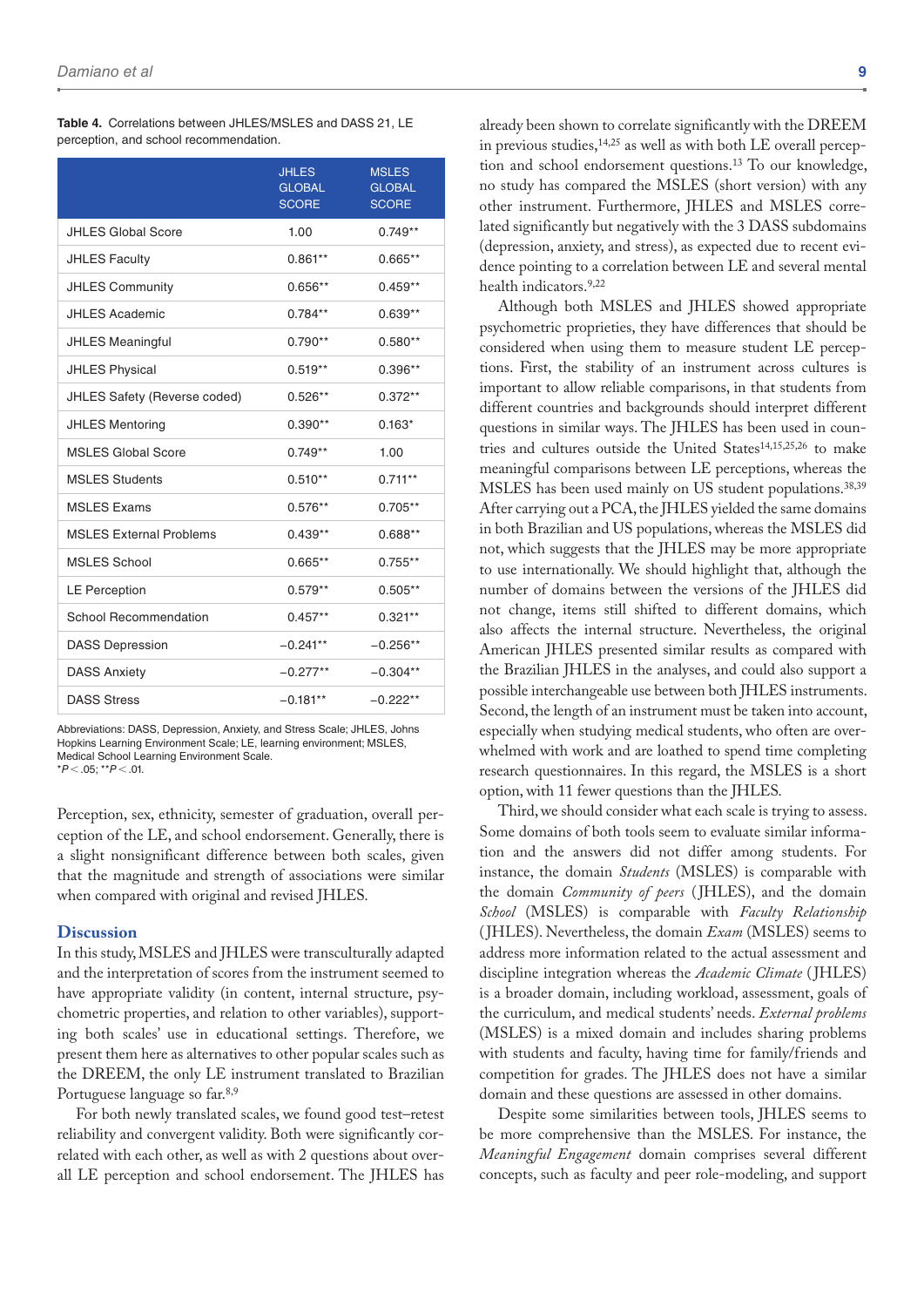of scholarship and innovation, both of which are not covered by the short MSLES.27 In addition, the subdomains *Inclusion and Safety* and *Mentoring* are also included in JHLES and capture crucial LE aspects, such as discrimination, violence, safety, and mentoring. Finally, the assessment of the *Physical Space* of the medical school seems to be particularly important in developing countries such as Brazil. Some medical schools in these countries have limited physical space, a lack of simulation labs, and low patient exposure due to infrastructure problems. In sum, even though the MSLES is slightly shorter than the JHLES and has been used more often in US medical schools, the JHLES has been used across a greater variety of settings maintaining its factor structure on this population, and captured more variance in LE perceptions (ie, more comprehensive evaluation).

What do LE ratings tell us about our Brazilian students' LE perceptions compared with other medical student populations? Our sample scores were slightly higher on the JHLES Global score (mean=90.7), suggesting greater satisfaction with the LE, compared with India (mean =  $86.2$  and  $82.8$ )<sup>25</sup> and lower compared with Taiwan (mean=91.9),<sup>14</sup> Malaysia (mean=101-116),15,26,40 Israel (mean=100.9),26 China (mean=101.7),26 and the United States (mean=111).<sup>13</sup> Curiously, when analyzing only the 2 overall LE perception questions compared with the same US/Johns Hopkins sample,13 Brazilian students tended to overall rank their school as having an exceptional or good LE more often than the Johns Hopkins students did (Brazil=80.2%/ United States=77%), and Brazilian students also tended to recommend their school to a close friend more than US medical trainees (Brazil=92.7%/United States=81%). This brings us the question of why Brazilian medical students tend to rate their LE better when asked more globally than when asked specifically about each domain, more puzzling when we analyze a previous study that indicated lower levels of mental health among Brazilian versus US medical students.4 Is this difference explained due to a low criticism among Brazilian medical students toward their own LE? Or are they just less exposed than their American counterparts to the concept of LE? It seems possible that if Brazilian students are asked less often about their LE or less pushed to engage in LE criticisms by the faculty than their US peers, they may not be as exposed to the concept of LE and therefore might be more prone to desirability bias. Moreover, the mean age difference between both studies and the fact that US medical students attend a 4-year college before medical school might also play a role in explaining these differences. A single global rating may not be best for Brazilian students, whereas an LE instrument gets at more specific features of LEs and offers a more nuanced and likely valid assessment of LEs. Similar findings were presented by Ilgen et al<sup>41</sup> in the context of simulation-based assessment of health professionals.

Our PCA might also indicate differences in LE concepts across cultures. Differently than the US study, 2 role-modeling questions (items 6 and 10) related closely to items from the JHLES Meaningful Engagement subscale which, in turn, lost

2 items (19 and 20) to the Faculty Relationship subscale. These changes might reflect different perceptions that Brazilian students hold about role-modeling and relationships with faculty. One hypothesis is that in Brazil, faculty members are considered more part of the institution, whereas at Hopkins they may be considered more as individuals. If this is true, then meaningful relationships with faculty at Hopkins/United States would be student–faculty relationships whereas in Brazil these same relationships would be student–School of Medicine/Directors relationships. Concerning role-modeling, on the contrary, it is plausible that to Brazilian students, the existence of a role model may be critical to perceiving a sense of meaning in the LE. Further cross-cultural studies are essential to understand these differences.

Finally, we found significant correlations between LE and depression, anxiety, and stress for both scales. These findings show the importance that LE has on the mental health, wellbeing, and burnout of students as noted by previous studies.<sup>9,22</sup> Strategies such as pass/fail grading systems, mental health programs, mind–body skills programs, modifying curriculum structure, multicomponent program reform, wellness programs, and advising/mentoring programs have been investigated with mixed results.42 The diagnosis of an institution's LE using tools such as JHLES and MSLES can result in clinical and administrative implications, in a sense that health educators can map their medical school's problem and act to minimize it, supporting medical students, training medical teachers, and modifying the curriculum as needed.43

## **Limitations**

First, we included only junior students (first 3 medical school years), so we cannot generalize these findings to more senior students, such as those in the clerkship years. More studies should be conducted using a large sample and including these students. Second, this is a single-institution study, and our results should be considered carefully when generalizing results to other institutions. Third, both scales and the overall LE perception items were completed at the same time. This can lead to a stronger correlation between instrument scores than if the surveys/items were completed at different times. However, it increases the response rate. Forth, our response rate was 75%. Although this response rate could be considered good, not all students have answered the questionnaire and the LE data could not be generalized for all students of our medical school. Finally, perceptions about the LE and knowledge about specific terms (such as advisory) might vary among institutions from the same country, justifying the need for a multi-institution study in Brazilian schools, such as has been done in the United States.38,39

# **Conclusions**

In this study, we provided good evidence for the reliability and validity of the Brazilian versions of the JHLES and MSLES, both of which appear to be useful alternatives to the DREEM. The JHLES also appeared to have advantages over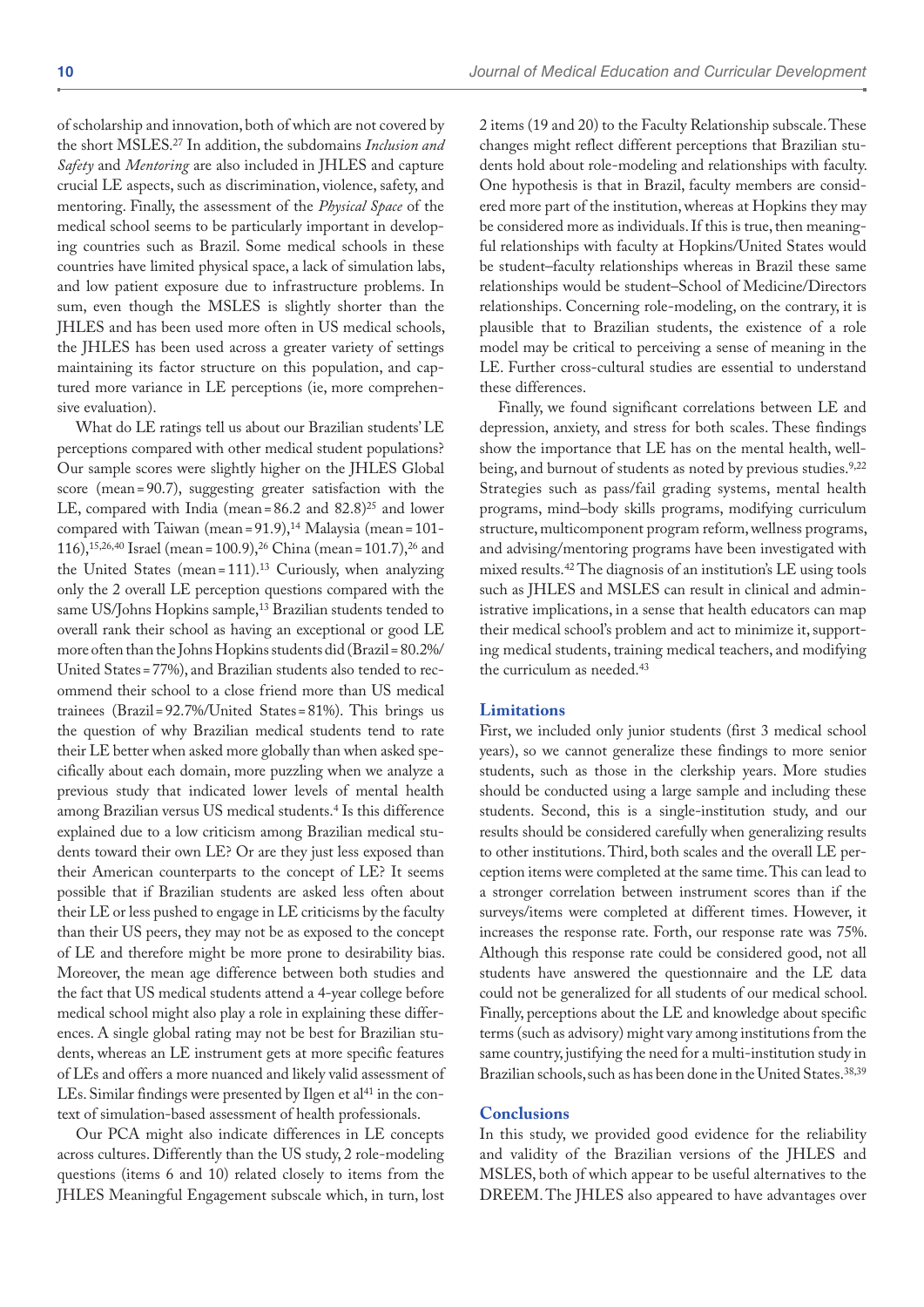the MSLES, but the choice of a scale to measure a particular construct should be based on individuals' experiences as well as on psychometric proprieties and particular characteristics of each instrument. Furthermore, the use of the original JHLES might be preferred in contrast to the revised one created using data from our Brazilian population, when it is desirable to compare findings with previous studies from the United States,<sup>13</sup> Taiwan,<sup>14</sup> India,<sup>25</sup> China, Israel, and Malaysia.15,26 Standardizing measurement across populations could allow for international benchmarking and cross-cultural research that would lead to a better understanding and improved quality of medical school LEs globally.

## **Author Contributions**

RFD: Substantial contributions to the conception or design of the work, interpretation of data for the work, in drafting the work, final approval of the version to be published, and agreement to be accountable for all aspects of the work in ensuring that questions related to the accuracy or integrity of any part of the work are appropriately investigated and resolved.

AOF: Substantial contributions to the conception or design of the work; acquisition of data, revising the work critically for important intellectual content, final approval of the version to be published, and agreement to be accountable for all aspects of the work in ensuring that questions related to the accuracy or integrity of any part of the work are appropriately investigated and resolved.

BNS: Substantial contributions to the conception or design of the work, acquisition of data, revising the work critically for important intellectual content, and final approval of the version to be published, and agreement to be accountable for all aspects of the work in ensuring that questions related to the accuracy or integrity of any part of the work are appropriately investigated and resolved.

OSE: Substantial contributions to the conception or design of the work, interpretation of data for the work, revising the work critically for important intellectual content, final approval of the version to be published, and agreement to be accountable for all aspects of the work in ensuring that questions related to the accuracy or integrity of any part of the work are appropriately investigated and resolved.

ALGL: Substantial contributions to the conception or design of the work, interpretation of data for the work, revising the work critically for important intellectual content, final approval of the version to be published, and agreement to be accountable for all aspects of the work in ensuring that questions related to the accuracy or integrity of any part of the work are appropriately investigated and resolved.

LFD: Substantial contributions to the conception or design of the work; interpretation of data for the work, revising the work critically for important intellectual content, final approval of the version to be published, and agreement to be accountable for all aspects of the work in ensuring that questions related to the accuracy or integrity of any part of the work are appropriately investigated and resolved.

ST: Substantial contributions to the conception or design of the work; interpretation of data for the workrevising the work critically for important intellectual content, final approval of the version to be published and agreement to be accountable for all aspects of the work in ensuring that questions related to the accuracy or integrity of any part of the work are appropriately investigated and resolved.

RBS: Substantial contributions to the conception or design of the work; interpretation of data for the work, revising the work critically for important intellectual content, final approval of the version to be published and agreement to be accountable for all aspects of the work in ensuring that questions related to the accuracy or integrity of any part of the work are appropriately investigated and resolved.

GL: Substantial contributions to the conception or design of the work, analysis and interpretation of data for the work, and drafting the work. GL was also instrumental in final approval of the version to be published and Agreement to be accountable for all aspects of the work in ensuring that questions related to the accuracy or integrity of any part of the work are appropriately investigated and resolved.

## **Data Availability**

The data used to support the findings of this study are available from the corresponding author on request.

## **Ethical Approval**

The project has been approved by the Ethics Committee of the Federal University of Juiz de Fora.

## **ORCID iDs**

Rodolfo F Damiano **D** [https://orcid.org/0000-0003-3180](https://orcid.org/0000-0003-3180-7926) [-7926](https://orcid.org/0000-0003-3180-7926) Oscarina da S Ezequiel D [https://orcid.org/0000-0002-6836](https://orcid.org/0000-0002-6836-8042) [-8042](https://orcid.org/0000-0002-6836-8042) Giancarlo Lucchetti **b** [https://orcid.org/0000-0002-5384](https://orcid.org/0000-0002-5384-9476) [-9476](https://orcid.org/0000-0002-5384-9476)

### **Supplemental Material**

Supplemental material for this article is available online.

#### **References**

- 1. LCoME. *Functions and Structure of a Medical School*. [https://medicine.vtc.vt.edu/](https://medicine.vtc.vt.edu/content/dam/medicine_vtc_vt_edu/about/accreditation/2018-19_Functions-and-Structure.pdf) [content/dam/medicine\\_vtc\\_vt\\_edu/about/accreditation/2018-19\\_Functions](https://medicine.vtc.vt.edu/content/dam/medicine_vtc_vt_edu/about/accreditation/2018-19_Functions-and-Structure.pdf)[and-Structure.pdf.](https://medicine.vtc.vt.edu/content/dam/medicine_vtc_vt_edu/about/accreditation/2018-19_Functions-and-Structure.pdf) Updated 2018.
- 2. Colbert-Getz JM, Kim S, Goode VH, Shochet RB, Wright SM. Assessing medical students' and residents' perceptions of the learning environment: exploring validity evidence for the interpretation of scores from existing tools. *Acad Med*. 2014;89:1687-1693.
- 3. Pacheco JP, Giacomin HT, Tam WW, et al. Mental health problems among medical students in Brazil: a systematic review and meta-analysis. *Braz J Psychiatry*. 2017;39:369-378.
- 4. Lucchetti G, Damiano RF, DiLalla LF, et al. Cross-cultural differences in mental health, quality of life, empathy, and burnout between US and Brazilian medical students. *Acad Psychiatry*. 2018;42:62-67.
- 5. Tempski P, Bellodi PL, Paro HB, Enns SC, Martins MA, Schraiber LB. What do medical students think about their quality of life? A qualitative study. *BMC Med Educ*. 2012;12:106.
- 6. Duvivier RJ, Boulet JR, Opalek A, van Zanten M, Norcini J. Overview of the world's medical schools: an update. *Med Educ*. 2014;48:860-869.